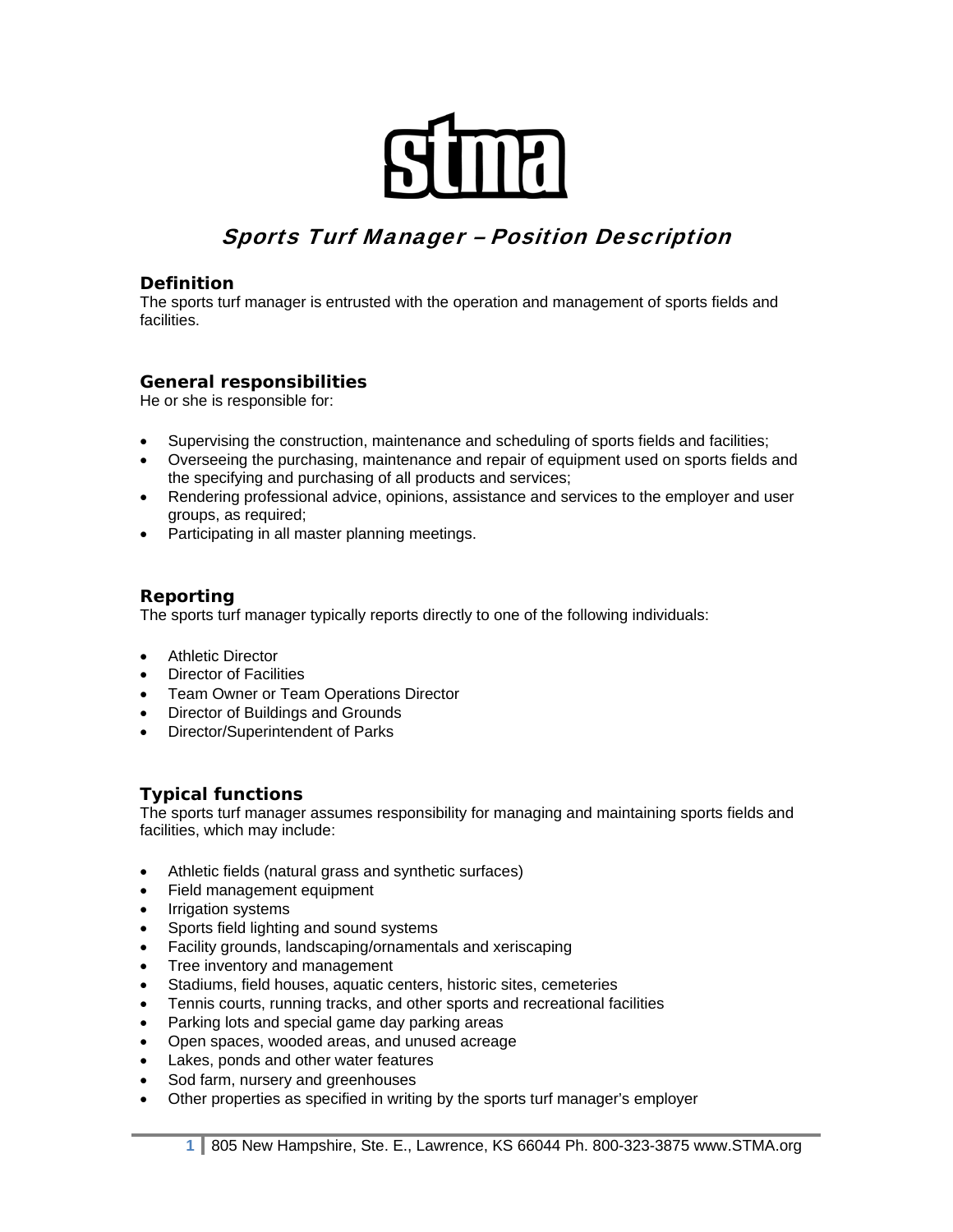## **Additional functions**

In addition, the sports turf manager may assume the following responsibilities:

- Manages construction, renovation and/or reconstruction of sports facilities, whether performed in-house or by outside contractors;
- Prepares the annual budgets for the maintenance and capital improvement of sports facilities in accordance with master plans and defined maintenance standards;
- Interviews, hires, trains, directs and supervises a staff of employees for the purpose of maintaining the sports facilities and other properties. He/she has the authority to evaluate, discipline and terminate employment of subordinates;
- Keeps accurate and complete records on payroll, inventory, weather data, maintenance procedures, chemical applications, etc.;
- Plans maintenance and project work to achieve the agreed-upon maintenance standards and master plan to comply with ADA requirements, and oversees the training, scheduling and deploying of personnel to accomplish the work in compliance with OSHA and Worker Right-to-Know standards;
- Develops and implements plans to reduce impacts on the environment including recycling, storm water management, waste management and erosion control; achieve LEED certification, and improve the overall sustainability of the facilities;
- Manages non-athletic related events;
- Manages playgrounds and playground certifications;
- Manages vehicle fleet in compliance with DOT;
- Implements snow and ice removal on natural and synthetic fields, and in general areas such as parking lots, bleachers, and walkways;
- Oversees asphalt and concrete construction, repairs and maintenance;
- Controls traffic signage, signal lighting, parking lot lighting, traffic striping, and traffic management systems;
- Specifies, purchases (or leases) equipment and necessary supplies/materials to maintain the sports facilities and properties;
- Manages inventory and oversees the preventive equipment maintenance and replacement programs;
- Approves all expenditures and exercises cost control measures to keep operating and capital expenses in line with the approved budgets;
- Develops and implements disaster planning, and security measures for events and teams;
- Communicate with users of the field (coaches, players, parents, spectators) if necessary.
- Communicates regularly with other members of the top management team to discuss activities, goals, plans and user input;
- Baseball Specific: Manages infield skin, mound and home plate areas, grass to skin transition.

#### **Employment standards**

Requires:

- Advanced knowledge of agronomy and environmental turfgrass management practices including pest/disease/weed management; an understanding of soil chemistry; a working knowledge of sports field construction principles, practices and methods; and a thorough understanding of the sports governing bodies' requirements for field layout and marking;
- A high degree of administrative and executive ability, especially in terms of problem solving and decision making;
- Excellent oral and written communications skills:
- Knowledge of current federal, state and local laws and regulations affecting the management and operations of sports fields and facilities (including, but not limited to employment, safety and environmental standards, laws and regulations);